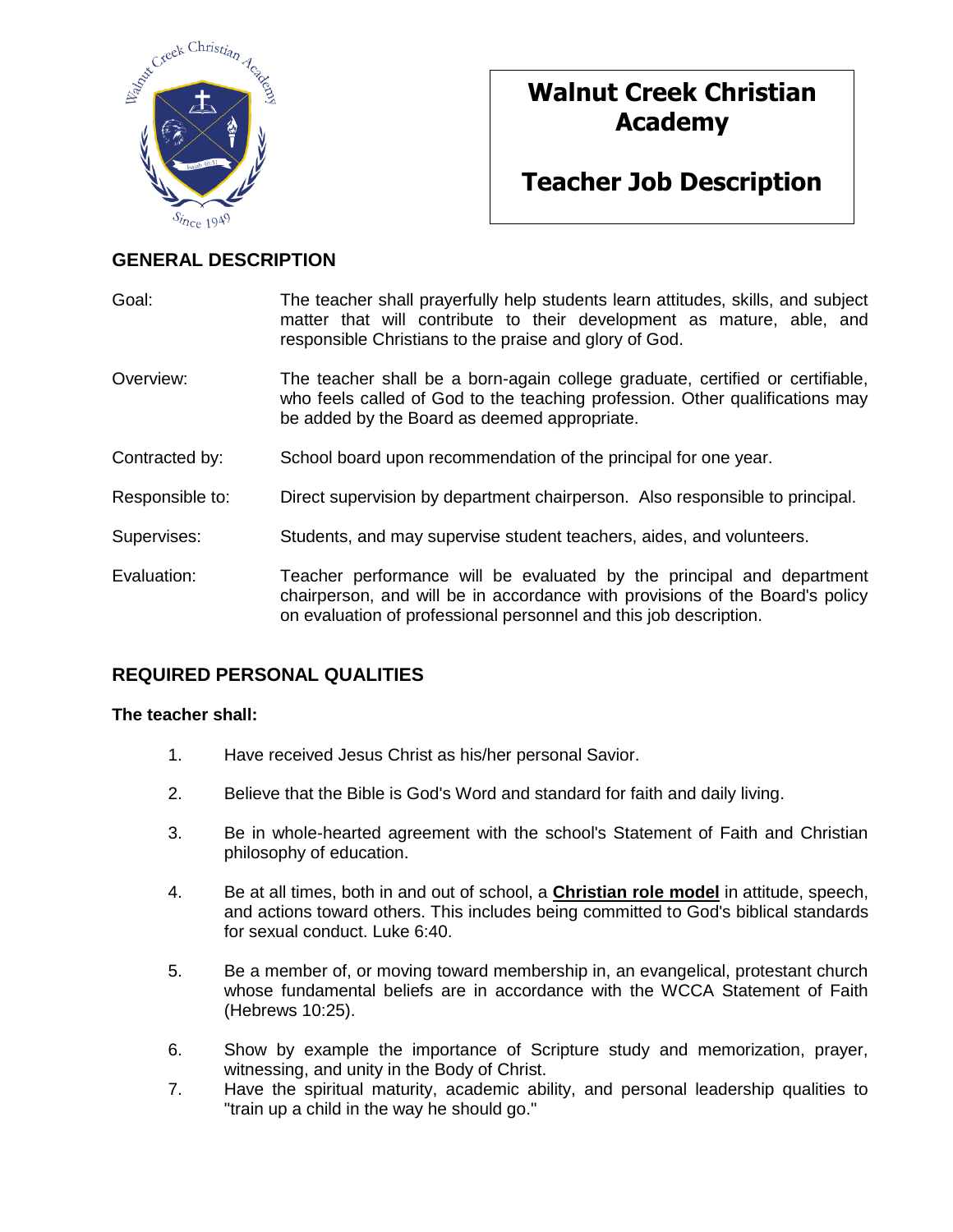### **ADDITIONAL PERSONAL QUALITIES**

#### **The teacher shall:**

- 1. Recognize the role of parents as primarily responsible before God for their children's education and be prepared to assist them in that task.
- 2. Demonstrate the character qualities of enthusiasm, courtesy, flexibility, integrity, gratitude, kindness, self-control, perseverance, and punctuality.
- 3. Meet everyday stress with emotional stability, objectivity, and optimism.
- 4. Maintain a personal appearance that is a Christian role model of cleanliness, modesty, good taste, and agreement with school policy.
- 5. Use acceptable English in written and oral communication. Speak with clear articulation.
- 6. Respectfully submit and be loyal to constituted authority.
- 7. Notify the administration of any policy he/she is unable to support.
- 8. Refuse to use or circulate confidential information inappropriately. Avoid off-the-cuff comments and inappropriate communication of administrative, staff, parent, or student information.
- 9. Place his/her teaching ministry ahead of other jobs or volunteer activities.
- 10. Make an effort to appreciate and understand the uniqueness of the community.

#### **JOB DESCRIPTION - Essential Functions**

#### **The teacher shall:**

- 1. Reflect the purpose of the school, which is to honor Christ in every class and in every activity.
- 2. Motivate students to accept God's gift of salvation and help them grow in their faith through his/her witness and Christian role modeling.
- 3. Lead students to a realization of their self-worth in Christ.
- 4. Cooperate with the Board and administration in implementing all policies, procedures, and directives governing the operation of the school.
- 5. Teach classes as assigned following prescribed scope and sequence as scheduled by the administrator.
- 6. Integrate biblical principles and the Christian philosophy of education throughout the curriculum and activities.
- 7. Keep proper discipline in the classroom and on the school premises for a good learning environment.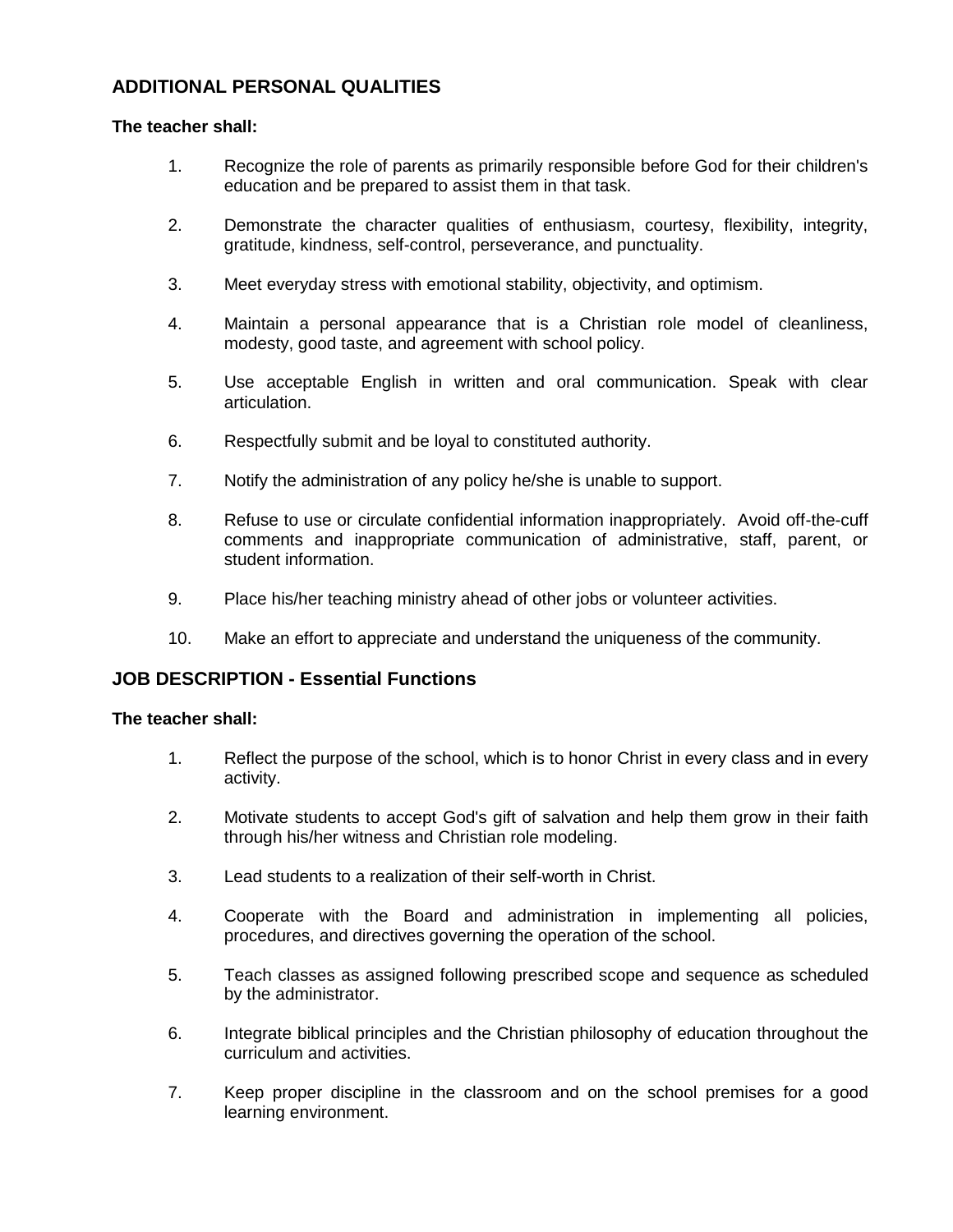- 8. Maintain a clean, attractive, well-ordered classroom.
- 9. Plan broadly through the use of semester and quarterly plans and objectives, and more currently through the use of weekly lesson plans. Post plans on RenWeb in a timely manner.
- 10. Plan a program of study that, as much as possible, meets the individual needs, interests, and abilities of the students, challenging each to do his/her best work.
- 11. Utilize valid teaching techniques to achieve curriculum goals within the framework of the school's philosophy.
- 12. Employ a variety of instructional aids, methods, and materials that will provide for creative teaching to reach the whole child: spiritual, mental, physical, social, and emotional.
- 13. Plan through approved channels the balanced classroom use of field trips, guest speakers, and other media.
- 14. Use homework effectively for drill, review, enrichment, or project work.
- 15. Maintain regular and accurate attendance and grade records to meet the demands for a comprehensive knowledge of each student's progress. Follow school policy in posting grades on RenWeb.
- 16. Keep students, parents, and the administration adequately informed of progress or deficiencies and give sufficient notice of failure.
- 17. Recognize the need for good public relations. Represent the school in a favorable and professional manner to the school's constituency and the general public. Demonstrate knowledge of the general school program.
- 18. Develop and maintain rapport with students, parents, and staff by treating others with friendliness, dignity, and consideration.
- 19. Follow the Matthew 18 principle in dealing with conflict with students, parents, staff, administration, and Board.
- 20. Seek the counsel of the administrator, colleagues, and parents while maintaining a teachable attitude.
- 21. Attend and participate in scheduled devotional, in-service, retreats, committee, faculty, and Parent Teacher Fellowship meetings.
- 22. Know the procedures for dealing with issues of an emergency nature.
- 23. Inform the administration in a timely manner if unable to fulfill any duty assigned. Prepare adequate information and materials for a substitute teacher.
- 24. Display strong evidence of advance planning and organization for the class(es). Be a self-starter, working well with and without supervision.
- 25. Fulfill all requirements and duties with regard to accreditation procedures and assignments.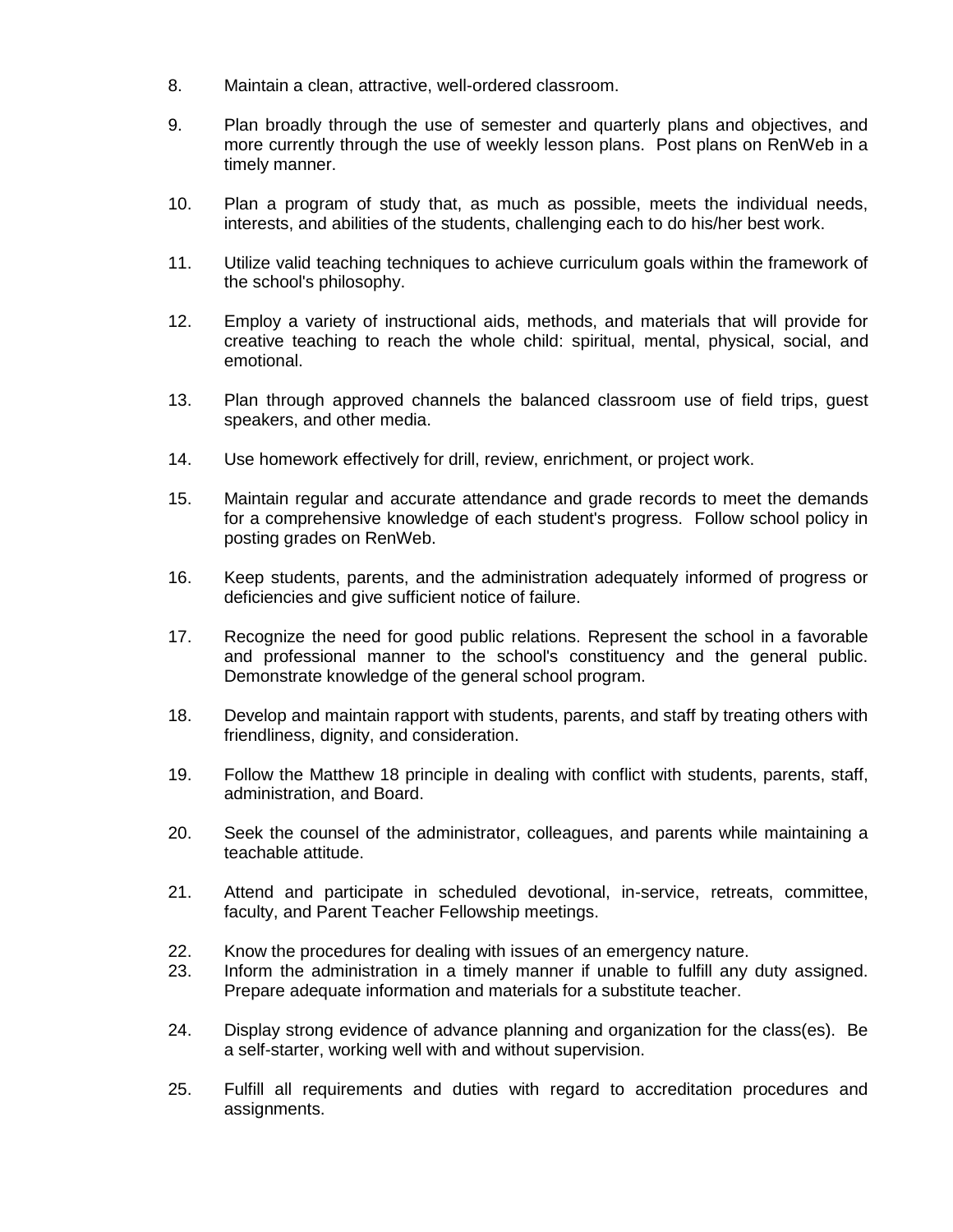# **JOB DESCRIPTION - Supplemental Functions**

#### **The teacher shall:**

- 1. Supervise extracurricular activities, organizations, and outings as assigned.
- 2. Utilize educational opportunities and evaluation processes for professional growth.
- 3. Provide input and constructive recommendations for administrative and managerial functions in the school.
- 4. Support the broader program of the school by attending extracurricular activities when possible, to include at least two optional activities.
- 5. Perform any other duties that may be assigned by the administration.

Date job description reviewed:

| $T = 20$<br>71 P<br>-----<br>--- - | _<br>__ |
|------------------------------------|---------|
|------------------------------------|---------|